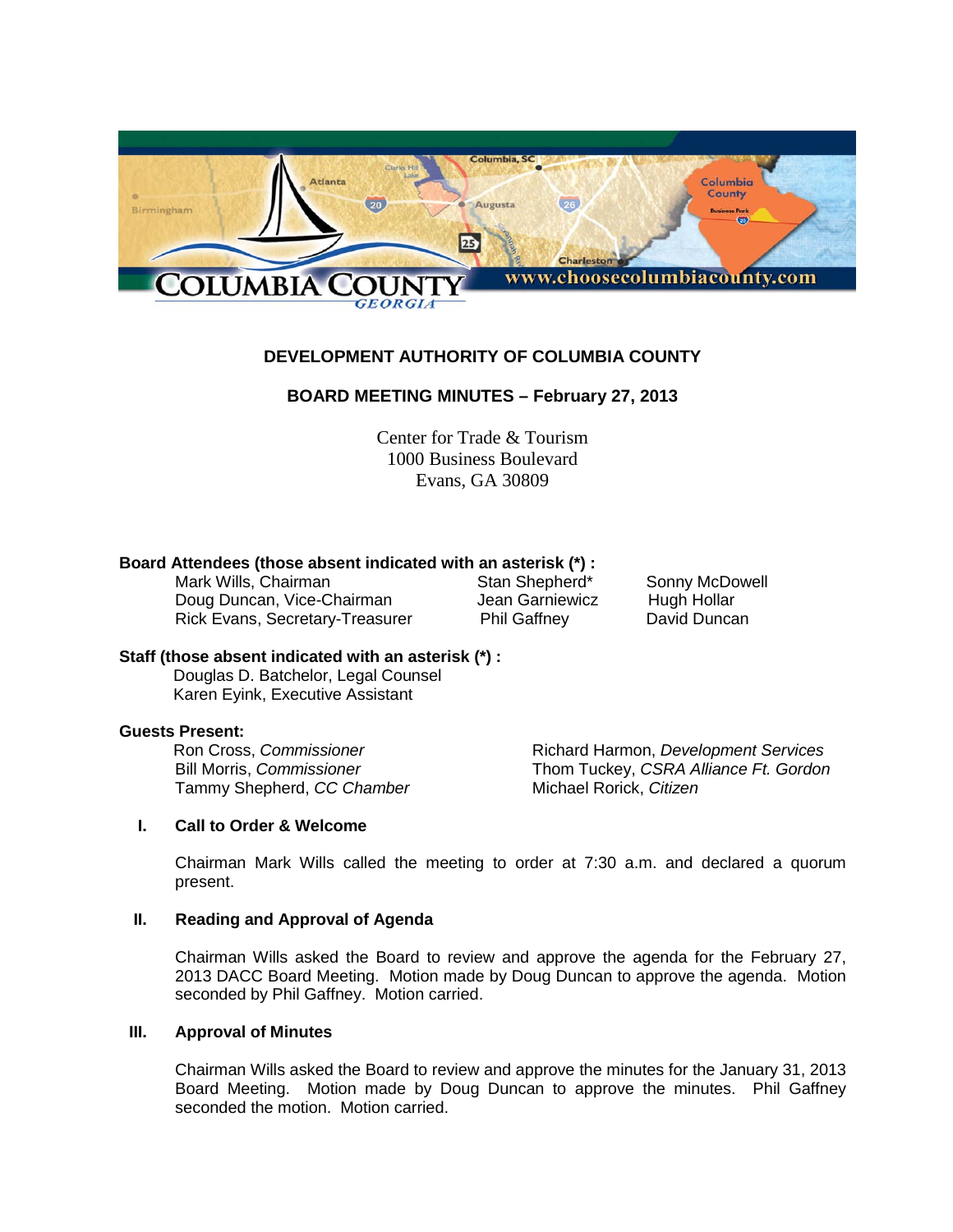Page 2 of 4

#### **IV.** Financials – Rick Evans

From the Statement of Net Assets – January 31, 2013, Total Current Assets are \$645,114.26, includes Investment in the Horizon South Industrial Bldg. (Spec Bldg.) of \$294,166.68. Total cash in Checking/Savings - \$346,374.24 and Total Liabilities - \$656.39.

Sonny McDowell made a motion to approve the January 31, 2013 financials. Jean Garniewicz seconded the motion. Motion approved.

# **V. Chairman's Report –** Mark Wills

Chairman Wills welcomed new board member Hugh Hollar of First Bank of Georgia; he will replace outgoing board member George Duehring. Chairman Wills gave an update on recent meetings with Augusta Metro Chamber of Commerce and Columbia County Convention & Visitors Bureau concerning the Masters. Additional information will be forthcoming.

# **VI. Committee Reports –** Mark Wills

Phil Gaffney, Chairman of the Existing Business and Workforce Development Committee reported to the committee on February 13, he met with Serta's Plant Manager, Jeff Eakin. Serta is seeing continuing growth and running out of room. Serta is looking into additional space in the Owens Minor building for short-term lease. During the week of Masters, corporate executives from Chicago manufacturing operations will be here. In addition, Committee Chair Gaffney mentioned the next DACC board meeting will be held at John Deere in Grovetown.

Rick Evans, Chairman of the Retail Development Sub-Committee reported the committee would hold committee meetings every third Wednesday, starting on March 20, 2013.

Doug Duncan, Chairman of the Search Committee gave an update on the search for a new executive director. The position was advertised on economic development sites, received about 50 resumes, screened those qualified, and in the process of completing the search.

#### **VII. Economic Development –** Mark Wills

Chairman Wills recently met with Adela Kelley, GDEcD and William Edwards, GA Power and discussed the situation of economic development; activity is picking up in the state but still slow.

Chairman Wills commented on an event to be held on March 7-9, hosted the CC Chamber - Leadership Columbia County Executive Forum – Class of 2013, the topic will be Economic Development. Tammy Shepherd, Executive Director of CC Chamber mentioned Stacy Watson of Georgia Ports Authority - General Manager of Economic & Industrial Development will speak during the forum.

Chairman Wills asked Richard Harmon, Executive Director of Development Services to give an update. Mr. Harmon spoke on the growing medical and retail sectors at Gateway and other areas in the county. In December 2012, 37 residential building permits were issued and 80+ permits in January, and retirement developer inquires continue.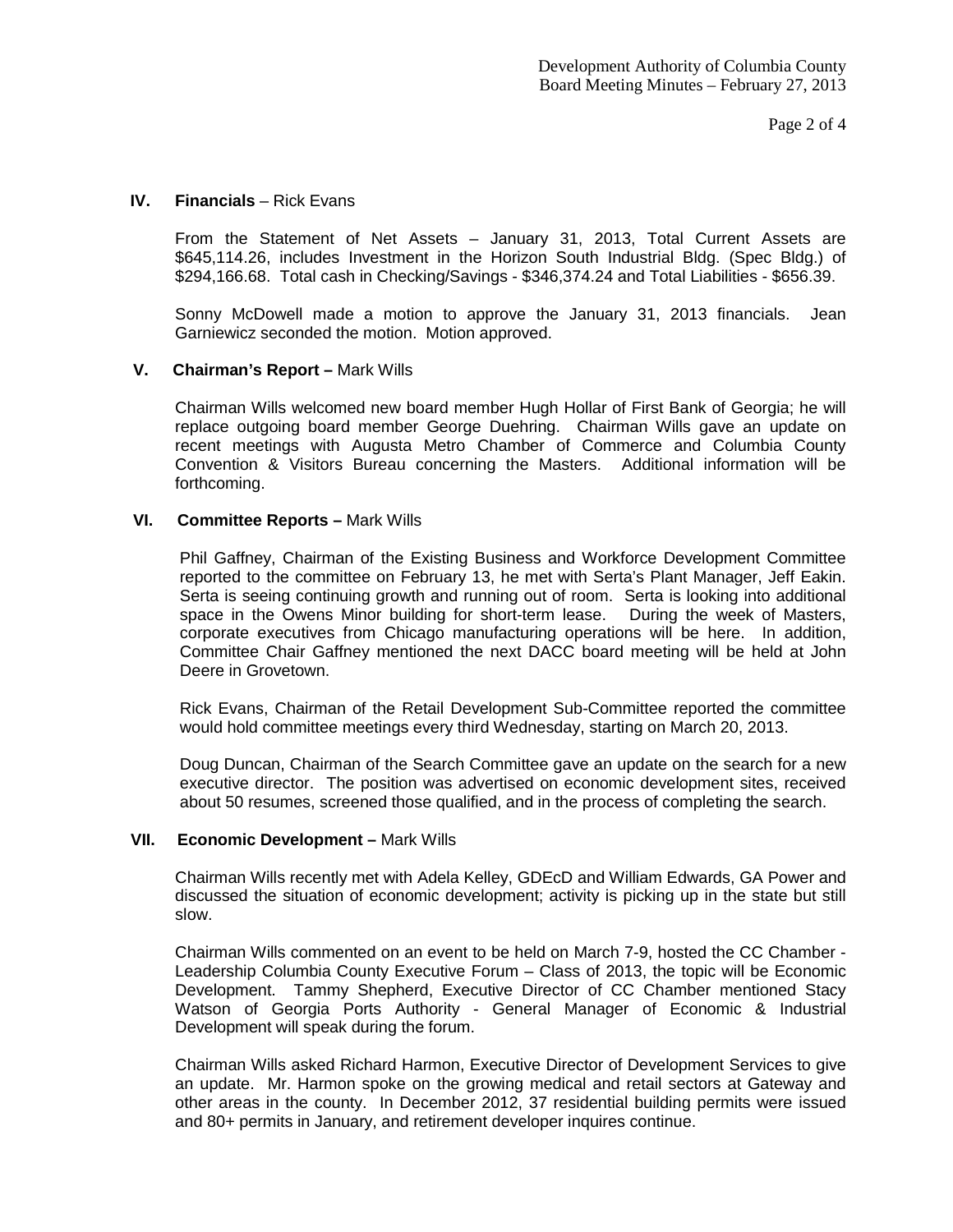Page 3 of 4

Thom Tuckey, CSRA Alliance of Ft. Gordon mentioned at Ft. Gordon all unfunded projects have been delayed – \$500M projects over the next five years have been put on hold. Projects that were already funded such as upgrades, etc. will continue throughout the year. Mr. Tuckey spoke on how a possible sequester will affect Ft. Gordon.

# **VIII. Old Business** – Mark Wills

Doug Batchelor reported that a plat is being prepared for the retention pond property and then will be deeded to the County. A couple of additional items Mr. Batchelor discussed. A church is looking at the Owens Minor property in Grovetown, which is now being leased by Serta. In addition, Dr. Andy Allgood purchased a tract of land in Grovetown's industrial park. The land was re-zoned to C2; the covenants were amended to allow projects permitted under C1 zoning. A group is negotiating to purchase a part of the tract and are planning to have it re-zoned for a senior residence.

# **IX.** New Business – Mark Wills

On April 5, Jean Garniewicz will attend a required Development Authority board member training session in Savannah, GA sponsored by the Carl Vinson Institute of Government. New board member Hugh Hollar will attend the training class during the coming year.

The DACC received an invoice from TAG (Technology Association of Georgia) for membership renewal. The board delayed approval of payment until the new executive director starts, invoice due date is in May.

# **X.** Calendar of Events – Mark Wills

The Development Authority's next board meeting is scheduled for Wednesday, March 27, 2013 at 7:30 a.m. at John Deere Commercial Products – 700 Horizon South Parkway, Grovetown, GA 30813. The meeting will be held at the 4000 Factory Building – Atlanta Conference Room.

#### **XI. Public Comment**

Tammy Shepherd, Director of CC Chamber of Commerce mentioned the Chamber attended the Greater Augusta Day at the Capitol on February 19 and the Chamber's advocacy newsletter is available. The Chamber is following two bills of legislation, the Tier system – House Bill 186 and the Downtown Renaissance Reinvestment Act for Grovetown. The Chamber will travel to Washington DC on May 7-9, for the CSRA Leadership trip. Leadership CC Executive Forum – Class of 2013 will be held on Thursday, March 7-9. In addition, the Chamber has a new employee; Joey Cummings will be the new Director of Membership.

Michael Rorick, citizen of Columbia County asked a question about the high-end retirement complex, would it be a 501C3.